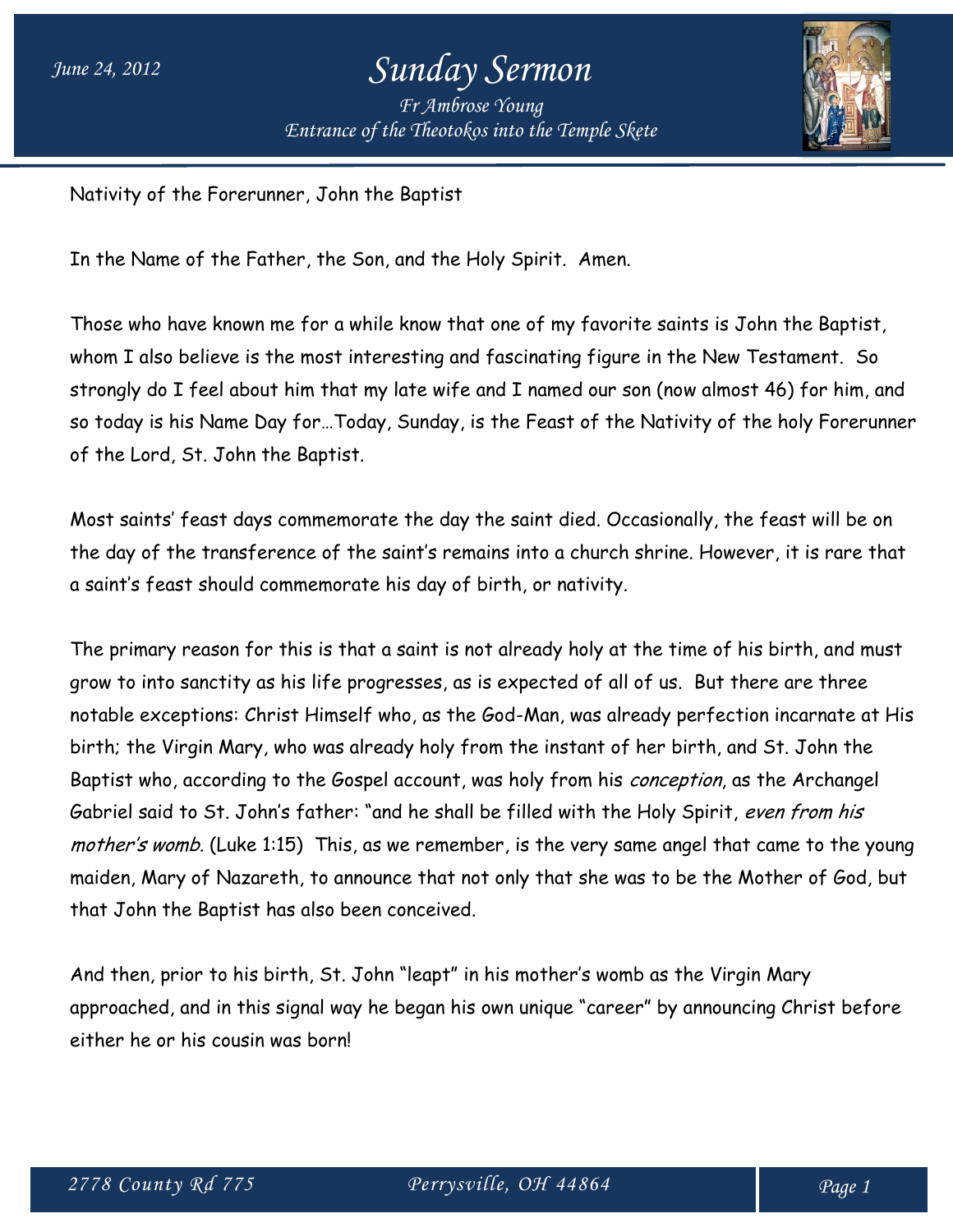*Fr Ambrose Young Entrance of the Theotokos into the Temple Skete*



If we think carefully about this for a moment we can see that this means he had already full awareness of himself and complete consciousness while still in his mother's womb. (An important reminder, by the way, for those who claim to be Christian yet do not see the unborn child as a full human being with an immortal soul, therefore disallowing any kind of abortion.)

As we know, our Lord Jesus Christ would later say that of all us men born of a woman, none was greater than His cousin John, not even Moses or Abraham! This is an astonishing thing—to be greater that the greatest figures of the Old Testament, to Whom God had revealed Himself so powerfully in the time before Christ.

But the Lord said this of John precisely because John was so incredibly holy and without any conscious personal sin, thus making him the only other human being—other than the Virgin Mary, of course—to be without any personal sin.

This is why, in the very earliest icons and frescos we see Christ enthroned and, one on each side of Him, His All Pure Mother, and His sinless cousin and Forerunner. In this way, the earliest iconographers brought together the three greatest, holiest, and sinless ones that had ever, or will ever, exist. And the Holy Fathers explain to us that this is what made St. John an "angel in the flesh", someone who was liberated from the need for human love, living only for the love of Christ, the True God.

And one other element I want to suggest this morning. All of the human beings living at that time, all of the Jews in the Holy Land, did not know that they were living in the same generation as the greatest man ever born of woman. In fact, until St. John began his public ministry, no one knew anything about him particularly at all. Why not?

Because all of the world—and this included the greatly Hellenized Jews of that time—were completely intoxicated by worldliness, by power, and by rules and regulations, and this held them suspended, as it were, in a kind of miasma. (As an aside, "miasma" comes from Greek and refers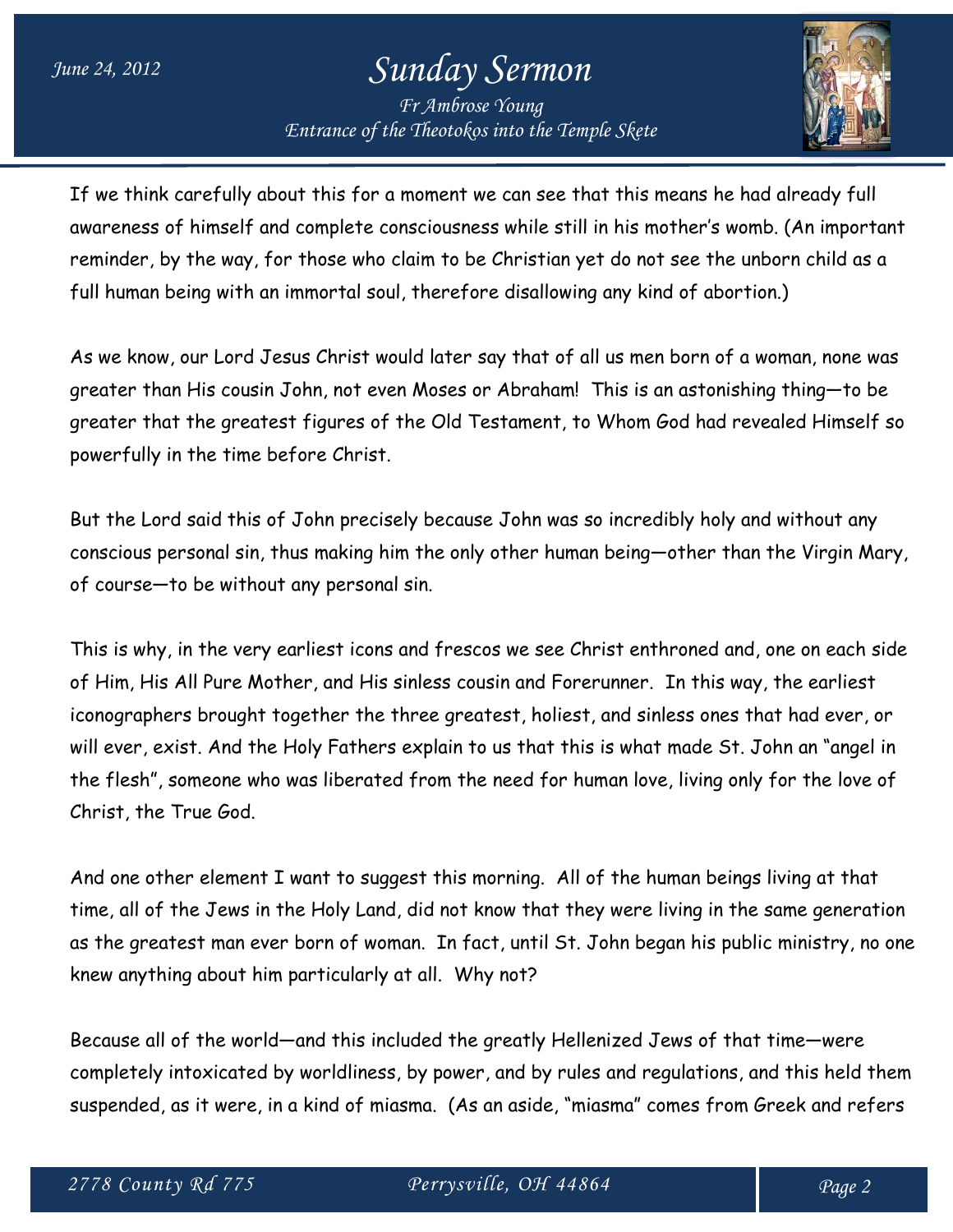*Fr Ambrose Young Entrance of the Theotokos into the Temple Skete*



to pollution, "bad air", or the invisible way in which toxic diseases are spread. This "miasma" in the first century is very much like the poisonous vapor that permeates our own culture today and holds us captive to materialism, sensuality, selfishness, greed, and self-centeredness.)

And so, mesmerized by the times and culture in which they lived, John the Baptist was born and grew to manhood unnoticed and unnoted by the population around him. Yet here was the greatest man ever born, according to the Son of God Himself!

As another has written, when the child John was born and growing up, "the waves of the human ocean were rising and falling. Great political events, international wars, civil cataclysms were ripening and taking place. The world was living with all the intensity of the life of human genius and creativity, of sin and vice. But it did not know—no one in the world knew [except of course for his cousin, Jesus of Nazareth, Himself still a child, and the Blessed Virgin Mary]—that the fullness of human maturity had been fulfilled, that, in the Jordan desert, the greatest of those born of women was waiting for his hour to come." -Sergius Bulgakov, "The Friend of the Bridegroom"

So all of this is what we are remembering today in the birth or nativity of John the Baptist. Prior to his arrival, all of creation still remained chained to death and corruption, but from this moment creation begins to be reborn, as the Forerunner, the great "announcer" of our salvation, Jesus Christ, comes into this world.

As Orthodox Christians, and therefore members of the mystical Body of Christ, which is the Church, you and I are united to the holy Forerunner and Baptist of Christ through our love of the same redeemer, Christ. And just as God brought forth John, the greatest of all the prophets, the announcer and preparer of the way of the Lord, so you and I are called upon to announce—each in his own way—that man and creation are now, at this very moment, being redeemed by the Lamb of God, He Who—in the words of John—takes away the sins of the world.